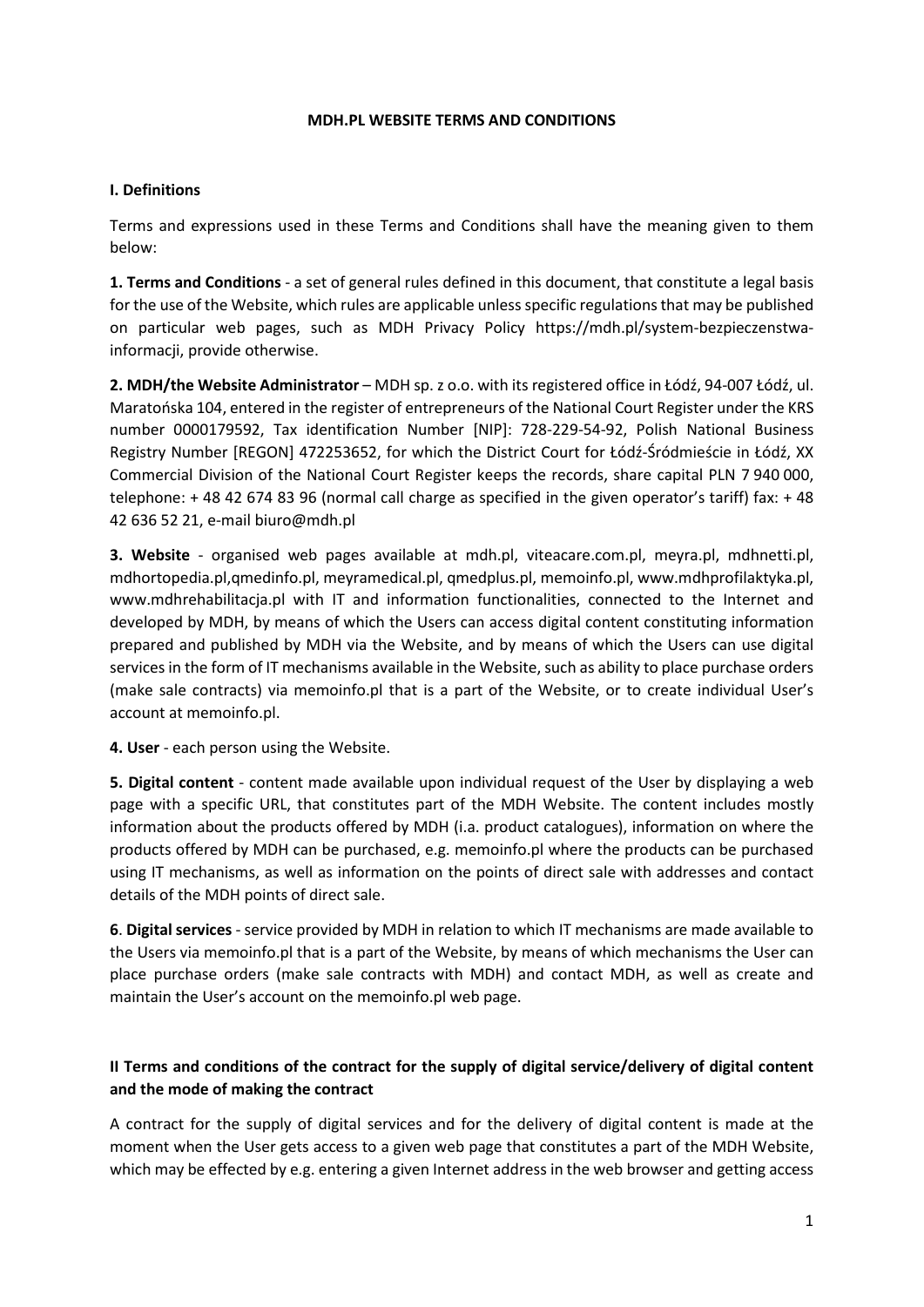to the content presented thereon, or by redirecting the User to the web page that constitutes a part of the MDH Website and getting access to the content presented thereon. The contract is withdrawn when the User exits the web page or when individual User's account is closed, if it has been earlier created by the User on the memoinfo.pl web page. If the user creates the individual account, the contract shall remain in force for the whole period, when the account is possessed. Making and cancelling of other contracts with MDH relating to other services provided by MDH, as well as sale contracts, is subject to detailed terms and conditions published on the web pages that make such services available and that allow making such contracts, in particular on the memoinfo.pl web page.

## **III. Technical requirements for service provision**

To have the Digital content displayed properly and to use Digital services provided in the MDH Website, it is required that the equipment and software used by the User meet the following, minimum technical requirements:

a) operating system: Windows XP Windows 7 or later versions, Mac OS X version 10.9 or later, Android 4.0

b) Internet access via Internet connection with the minimum 1024 Kb/s bandwidth for data downloading and 512 Kb/s bandwidth for data sending.

c) web browser: Microsoft Edge, Google Chrome 17, Mozilla Firefox 8.0, Opera 11, Safari 7 or later versions of the above mentioned web browsers, that read CSS and Java Script, enable cookies and accept pop-up windows. For the cookies policy please visit https://mdh.pl/system-bezpieczenstwainformacji

d) display resolution: 1280x800 pixels or more and 32 – bit colour depth, still one can visit the Website through their mobile devices

e) graphic card with minimum 1 MB memory supporting resolution

f) browsing by means of a computer and a keyboard, or a touch screen.

## **IV. Website Terms of Use**

1. MDH reserves the right to make unilateral decisions as to the Website content and to modify it with no need to give advance notice of such modifications.

2. Under Article 66 et seq. of the Polish Civil Code information on the Products presented on the web pages shall not constitute an offer, but is only an invitation to conclude a contract within the meaning of Article 71 of the Polish Civil Code. MDH stipulates, that the goods, in relation to which information is presented on the Website web pages, may not be available in the online store or the point of direct sale at the time the User makes an offer to enter into a sale contract.

3. The User undertakes to use the Website, both as it comes to sending and receiving information, including digital content and services, in compliance with the applicable law, principles of life in community and good morals, with consideration for the intellectual property rights, and represents that they are aware of the prohibition to provide illegal content.

4. MDH shall not be responsible for the fact, that the Website fails to meet the User's expectations as to the substantive content or usefulness of information, unless any warranty in this regard results from the specific provisions that are binding for the User and MDH, such as memoinfo.pl Online Store Terms and Conditions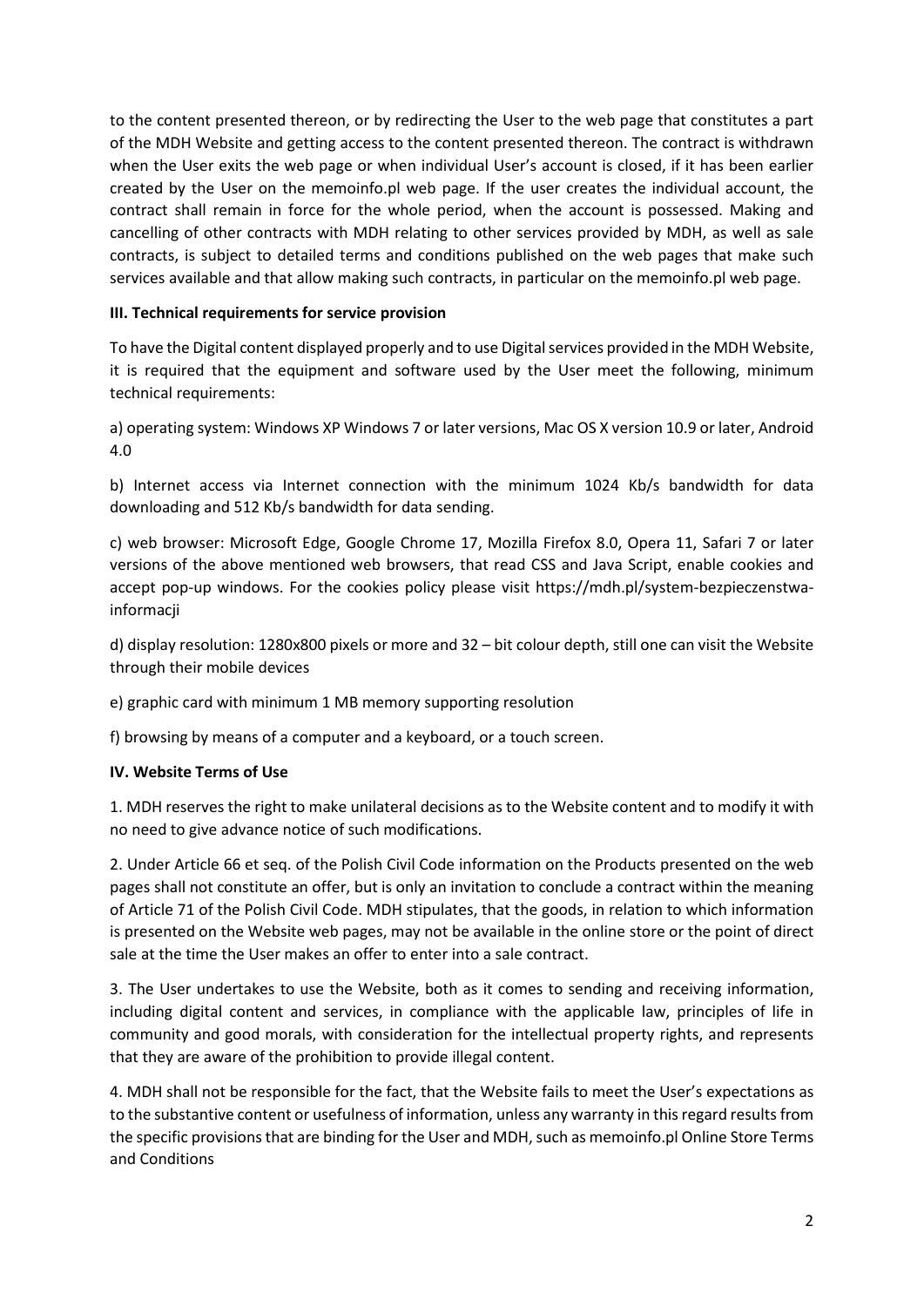# [https://memoinfo.pl/userdata/public/assets/pdf/MemoInfo\\_regulamin\\_PL.pdf](https://memoinfo.pl/userdata/public/assets/pdf/MemoInfo_regulamin_PL.pdf)

and the provisions for the sale of goods specified therein.

5. MDH shall not be held liable for the consequences of using the information presented in the Website by the User, in particular for the consequences of decisions made on the basis of such information with regard to health issues or any aspects of life activity, and shall not be held liable for the failure to achieve a result expected by the User who utilised or used the products purchased from MDH, unless the specific provisions that are binding for the User and MDH, such as memoinfo.pl Online Store Terms and Conditions,

## https://memoinfo.pl/userdata[/public/assets/pdf/MemoInfo\\_regulamin\\_PL.pdf](https://memoinfo.pl/userdata/public/assets/pdf/MemoInfo_regulamin_PL.pdf)

and the provisions for the sale of goods specified therein explicitly and clearly provide otherwise, or unless warranties given to the User provide otherwise.

6. MDH reserves the right to seize provision of Website services or to modify any services provided in the Website without giving any advance notice

7. Each User undertakes to comply with these Terms and Conditions, as well as with other specific terms and conditions published in the Website.

8. MDH undertakes to respect the right of privacy, including protection of the Users' personal data, which has been specified in detail in the Privacy Policy applicable throughout the whole Website and available at https://mdh.pl/en/information-security-system

9. MDH shall not be bound by the code of good market practice referred to in Article 2 clause 5 of the Act on Combating Unfair Market Practices (Journal of Laws No. 171, item 1206).

10. MDH shall not give their consent to settle any disputes with the Consumers in extrajudical procedure. Information on the extrajudical resolution of consumer disputes should be available at: [www.uokik.gov.pl](http://www.uokik.gov.pl/)

### **Intellectual property rights**

1. Works made available by MDH by means of the Website are subject to the protection provided for in the applicable provisions of law, including in particular the Act on the Civil Code of 23 April 1964 (Journal of Laws No. 16 item 93 as amended), the Act on copyright and related rights of 4 February 1994 (Journal of Laws No. 24 item 83 as amended, the Act on Industrial Property Rights of 30 June 2000 (Journal of Laws of 2001 No. 49 item 508 as amended), the Act on Suppression of Unfair Competition of 16 April 1993 (Journal of Laws No. 47, item 211).

2. MDH notifies, that the Website presents content protected by copyright, trade marks and other materials like texts, pictures, graphics, and the very choice and arrangement of content presented in the Website is an autonomous object of the protection. The content made available in the Website may include works to which copyright is held by other entities.

3. The Website Users undertake to use the presented content in line with the fair use principle, referred to in the Act on copyright and related rights of 4 February 1994. Copying, altering, sending, public presentation or any use on this content for commercial purposes is prohibited, unless the law provides otherwise. The use of the works by the Users shall not mean, that the Users acquire any rights thereto, including the licences.

### **VI. Final provisions, complaints**